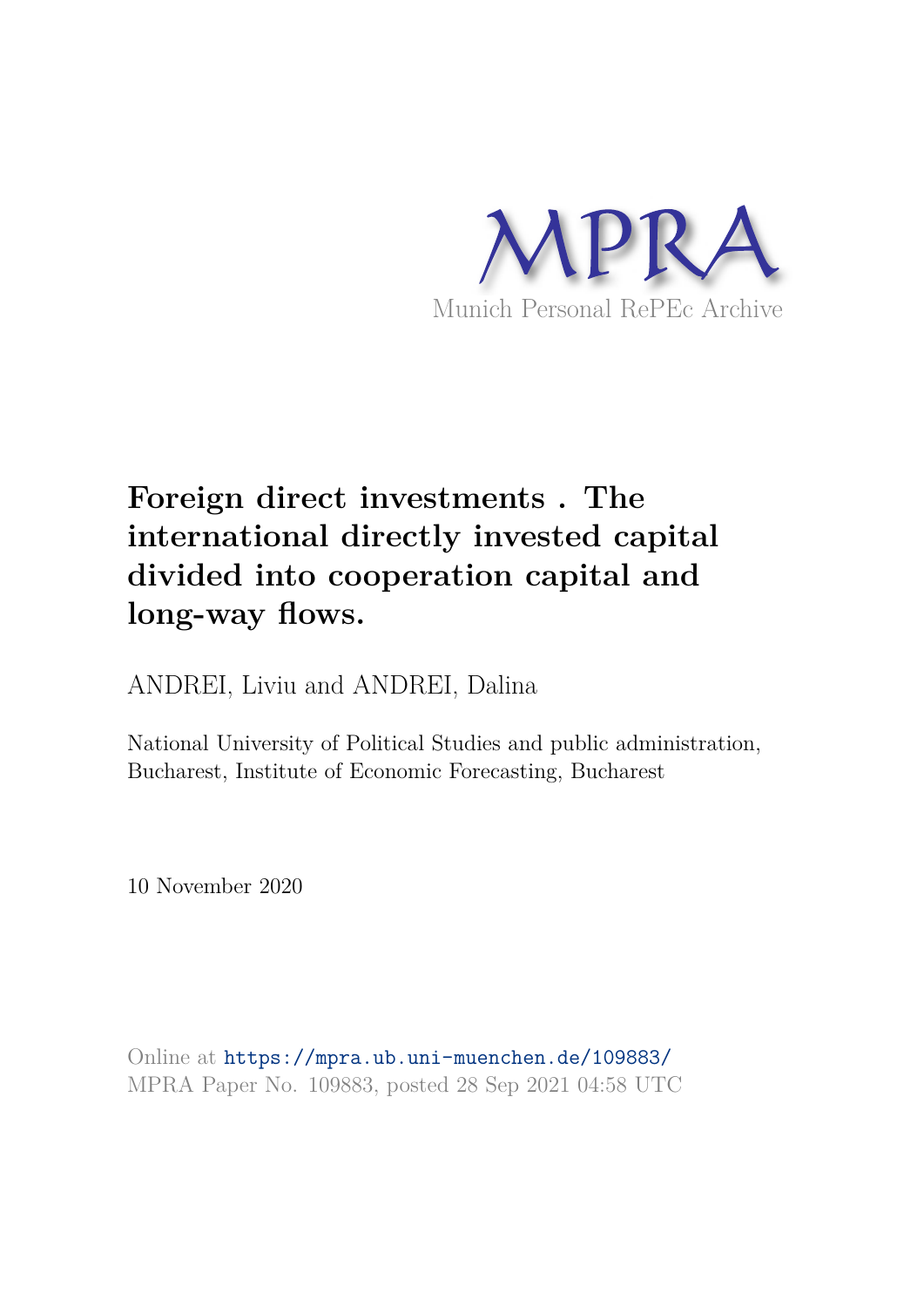## **Foreign direct investments . The international directly invested capital divided into cooperation capital and long-way flows**

## **Liviu C. Andrei[1](#page-1-0) , Dalina M. Andrei[2](#page-1-1)**

#### **Abstract**

*Face to a significant list of theories on the foreign direct investments origins we previously worked on a simple world level FDI=DIA (direct investments abroad) equality on both short and (especially) long terms supporting several approaches: first, the "world top-16", then the "static-dynamic" difference for world FDI&DIA, an extended analysis on the world area divided in a number of 20 multi-country regions, the Eurasian territory case (taken apart) and specific international capital sections, as a specific structure of this world capital market.* 

*This below paper will be for one more issue : international capital sharing into cooperation capital and long-way flows. These two are new concepts on international directly invested capital, in the larger context of such concepts already introduced in our previous papers on this topic. In a methodological view , cooperation capital and long-way flows, will result as composing the total/global amount of international directly invested capital. In this respect there will be below an analysis if exist or not, more than cooperation capital and longway flows in the total amount of international directly invested capital.*

**Key concepts:** *international capital, foreign direct investments (FDI) , direct investments abroad (DIA), flows, stocks, stocks balance* **JEL Classification:** *F21*

It is by definition that *foreign direct investments (FDI)*- and their pair, *direct investments abroad ( DIA)* - mean a capital formed in country X and then invested in another country, Y.

 $a(Y) = a(X)$  (1) In which  $a'$  is the amount invested, X is the investor (home) country and Y is the investments recipient (host) country.

#### **1. Basics and model assumptions**

 $\overline{a}$ 

 These amounts of capital are never invested in the same country, but compulsorily in another one;

 And they might be what is popularly called international investment (foreign direct investment) transactions -- but also basically what is called an investments *flow:* FDI inflow and /or DIA outflow – the two latest, as seen by the countries involved in such transactions – see the volume of such transactions done during up to one year time;

<span id="page-1-0"></span>*<sup>1</sup> Senior lecturer, National University of Political Studies and Public Administration (SNSPA) in Bucharest. Faculty of Public Administration , liviucandrei@yahoo.com*

<span id="page-1-1"></span>*<sup>2</sup> 3rd degree researcher, Institute of Economic Forecasting (IEF) in Bucharest. The Romanian Academy of Sciences , dalinaandrei@yahoo.com*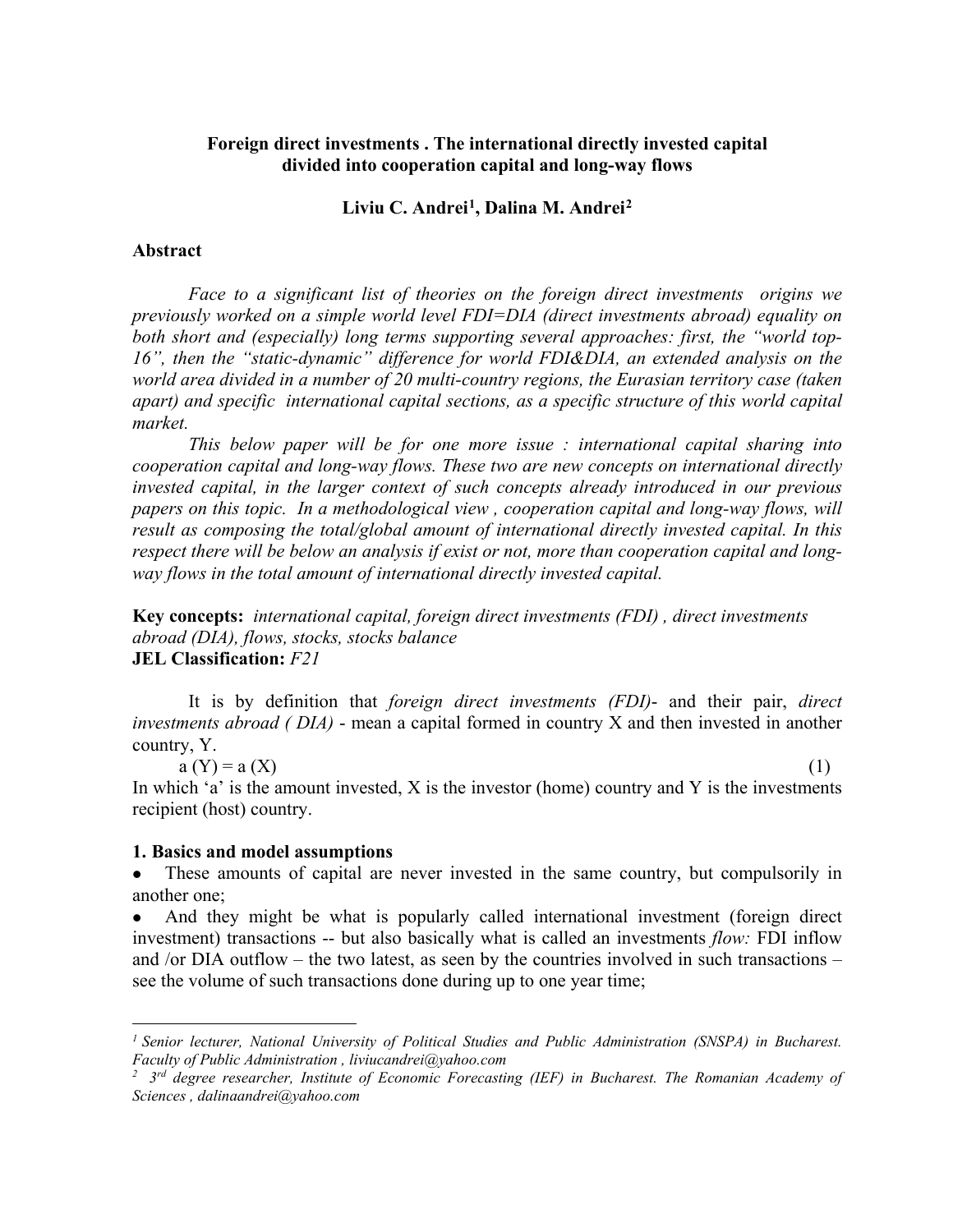A single transaction, a one-year flow and all that comes to be more than these, as amounts traded – which here are supposed to start from amounts like 'a' and 'b' -- will be in two postures, i.e. on both sides of the equality sign. And this gets enough important for the modelling practice.

 Hence, each transaction recalls and respects the basic accounting rule -- e.g. between debit (left hand side of the equality) and credit (the right hand sign of the equality).

All model equalities let the same inflow on the left and outflows on the right hand sides.

 Despite the two appearances of the 'a' basic amount , this is just one flow to talk about that moves between at least two countries.

 Each individual transaction and all transactions cumulated leave the basic amount equality between investments made by investor countries (DIA) and those received (FDI) by the recipient countries.

 And reciprocally, each investment amount or part of amount found throughout data exposed by "World Investment Report"- WIR 2016 is supposed to be investment both made by a country and received by another country;

 There might also be one investor country for several recipient countries, and conversely - as much as (at the world level, once more) the FDI=DIA equality sees itself valid since each individual transaction, as already seen above, passes through world flows of each year and get to FDI/DIA stocks as such (flows cumulated of all multi-year period). Recall that 'WIR 2016' offers FDI&DIA flow data on all years of the 1990-2015 interval.

 $\bullet$  International investments start between neighbouring countries – i.e. member countries of a region. These primary and intra-region investments are likely lower amounts (invested) on the short term.

# **2. Model description**

## *2.1 The two variants*

It is from the above point (1) that two working variants can be here considered and developed and the difference between starts with the second transaction and with the third country, Z, here involved.

**Variant 1:** The third country Z invests in country X the 'b' amount:

 $b(X) = b(Z)$  (V1/2)

And this means several things from this on, e.g. our primary accounting table.

| Treodheine andré             |       |                          |    |                                            |  |  |  |  |  |  |
|------------------------------|-------|--------------------------|----|--------------------------------------------|--|--|--|--|--|--|
| $Chapter \backslash Country$ |       |                          |    | Total                                      |  |  |  |  |  |  |
| Entries (FDI)                |       |                          |    | $a+b$                                      |  |  |  |  |  |  |
| Issues (DIA)                 |       | $\overline{\phantom{0}}$ |    | $a+b$                                      |  |  |  |  |  |  |
| FDI flows balance*           | b-a   |                          | -b |                                            |  |  |  |  |  |  |
| Turnover $(Tv)$ **           | $a+b$ |                          |    | $(a+b) = \frac{1}{2} (Tv_X + Tv_Y + Tv_Z)$ |  |  |  |  |  |  |

**Table . 1 : V1/ Primary Accounting table**

\* There might equally be a>b and a<b.

\*\* Turnover (Tv) is entries and issues cumulated in module numbers on each of columns.

Of which on the *short term* results come up in two different terms:

 the one of *FDI flow balances* – inflows minus outflows / FDI flows minus DIA flows of the same period for each country involved in such transactions – of which sum makes zero;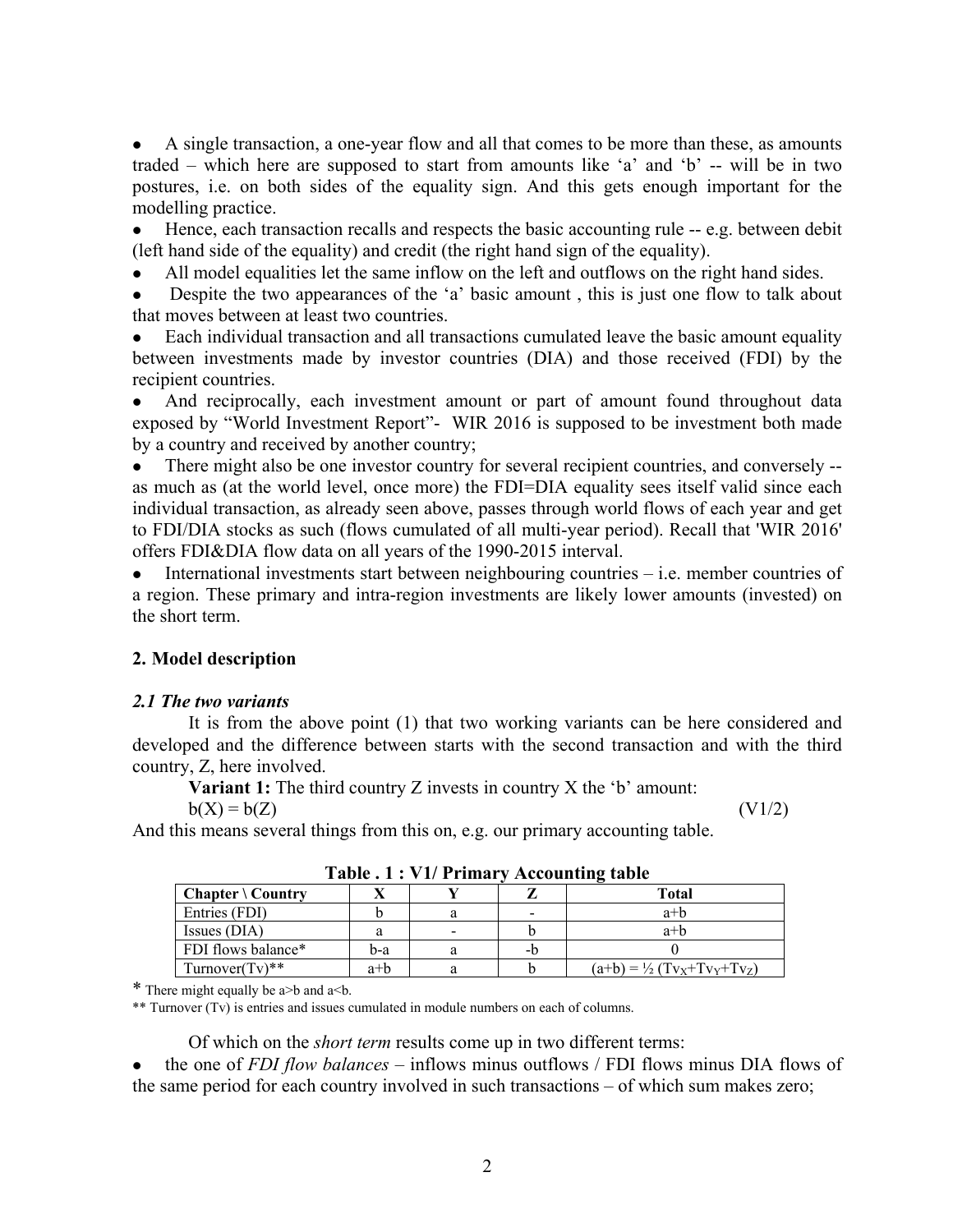the one of *turnover* – also defined as above. Then, in our case the turnover accounting compulsorily starts from the same position of the total (overall) zero FDI stock balances. So, when recording the two (a and b) transactions turnover certainly is  $a+b - i.e.$  while FDI balances of flows, by country and total, are like in the above primary Accounting table. **Variant 2** Opposite to the previous Variant 1, it is country X investing "b"amount in country Z for the same zero overall FDI stocks balance and turnover as above and :

 $b(Z) = b(X)$  (V2/2)

| <b>Chapter</b> \ Country |          |   |   | <b>Total</b>                               |
|--------------------------|----------|---|---|--------------------------------------------|
| Entries (FDI)            |          | а |   | $a+b$                                      |
| Issues (DIA)             | $a+b$    | - |   | $a+b$                                      |
| FDI flows balance*       | $-(a+b)$ | a | b |                                            |
| Turnover $(Tv)$ **       | $a+b$    | a |   | $(a+b) = \frac{1}{2} (Tv_X + Tv_Y + Tv_Z)$ |

**Tabel no. 2 : V2/ Primary Accounting table**

\* There might equally be a>b and a<b.

\*\* Turnover (Tv) is entries and issues cumulated in module numbers.

Or, the difference between the two variants (stories) is just the one of two simple aspects. First, for  $V2$  just one investor country in the area – that is country X, and no more country Z, as in Variant 1. Second, and as by consequent, while in Variant 1 only country Z was the one with negative FDI flows balance, as for sure, and for country X the b-a total amount might be both negative or positive, Variant 2 replies by the result in which only country X records a negative FDI flows balance.

#### *2.2 The turnover*

Actually, the concept of turnover – i.e. of FDI&DIA – is just the amount of transactions done, as above:

 $Tv = a + b$ 

And this then noticing that turnover  $(Tv)$  here originates in the international area – there will be equally individual countries' turnovers and these concomitantly record the same amounts traded on their own.

**Theorem 1:** *The level of international capital transactions – i.e. international or absolute turnover -- is to be searched at the half of the individual nations' turnovers sum.* 

Basically, as well, each nation's FDI&DIA turnover cumulates  $-$  i.e. as in the above primary Accounting table – entries (FDI/ inflows) with issues (DIA/outflows) in module numbers, so offering them the common algebraic sign and dimension – correspondingly -- at the world level turnover is the same with FDI and with DIA, as each one apart.

As the accounting table procedure, the total  $-$  i.e. international  $-$  Tv will be basic for the ones of individual countries. It is from this on that turnover will relate to *cooperation capital* and *long-way flows* computations – i.e. these two being the aimed concepts of this paper – but for now let us treat each of them as different issues.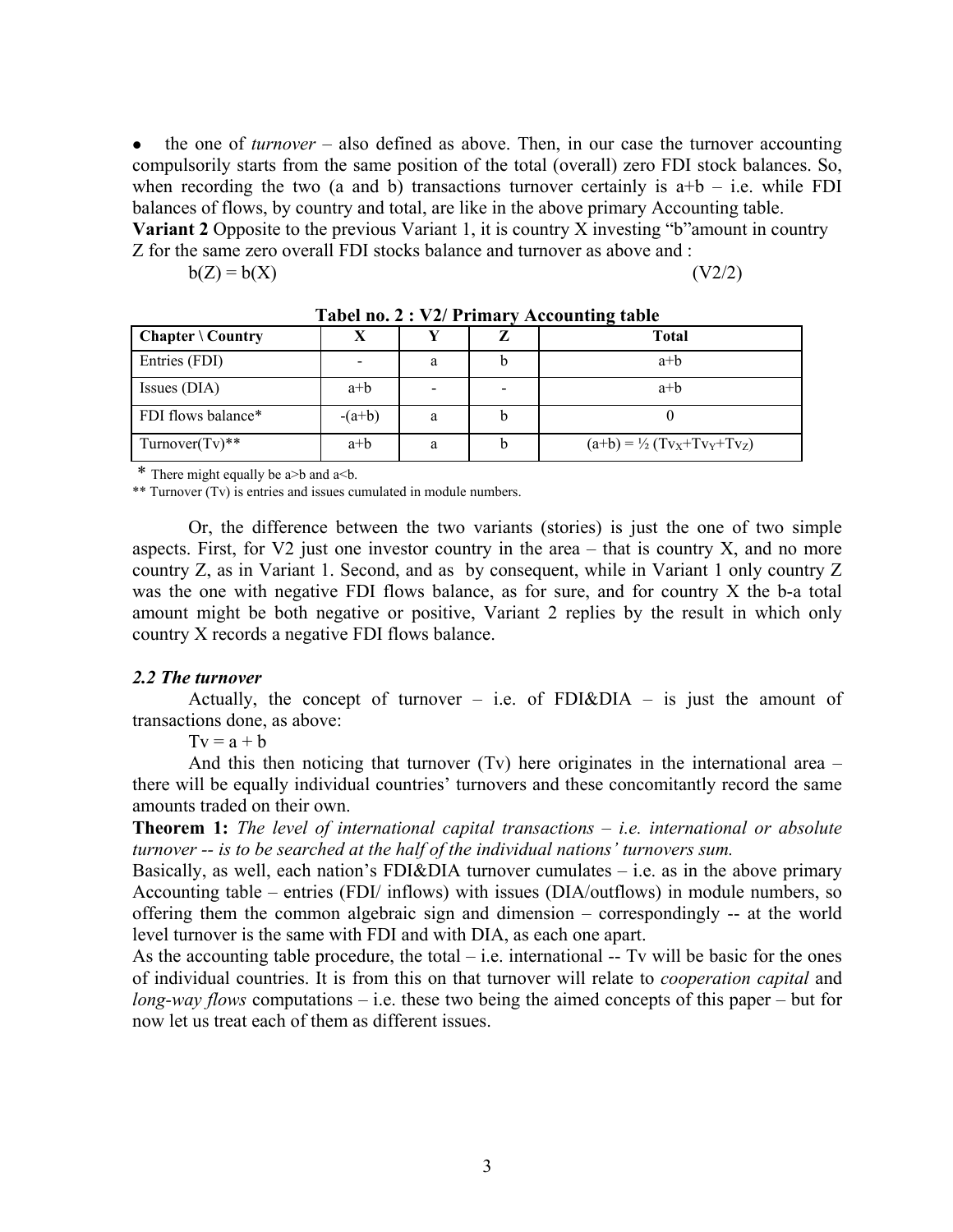#### *2.3 Cooperation capital and long-way flows*

Back to the above Accounting table, once again, to start from, the following accounting tables will record turnover and other two significant sizes – i.e. cooperation capital and long-way flows. Unlike the turnover, *cooperation capital* and *long-way flows* are the two parts of international investment as seen from a point of view different from the ones considered in our previous papers. These two components of international investment work and move differently from one-another  $-$  i.e. here including accounting procedures in this paper.

*Cooperation capital* originates in apparently the dominant feature of the international directly invested capital, a double one: (i) deep flow inequality by individual world countries and (ii) high FDI flows belong to countries of high DIA flows as well and conversely – i.e. the apparent flows distribution irregularity linked to the 'regularity' of FDI and DIA flows associated amounts by individual countries. In such circumstances, cooperation capital is supposed to be born on the long term by reciprocal flows between the same countries. It works first between neighbouring countries – i.e. at regional level --, but later on between countries at all distances – e.g. the same rule for what happens between countries of high amounts of capital to run in the international area. In all circumstances, each cooperation capital basically means two  $-$  i.e. a pair of  $-$  opposite flows in the long run.

The 'higher floor' cooperation capital will be assumed to be born only after that the previous (regional) cooperation capital has filled the FDI demand of the region. In other words, cooperation capital will maximize on the region side/level and just surplus of it will be admitted in the inter-regional area.

Cooperation capital proves complex behaviour: it just starts (as above explained twice) in the region area. Besides this primary level of it, cooperation capital also meets flows as long as the other category one – i.e. there might be countries in different world regions so 'playing' with capital between enough similarly as FDI-DIA working within regions.

*Long-way flows* are some different issue – they seem to rather not have too much to do either with the individual country's neighbourhood, or with lower amounts invested at the beginning, or with any future come-back of capital to the home country. These flows are assumed to be invested by significant investor countries (only) – capital-laden countries -- in other countries and regions – i.e. in our view, unlike cooperation capital, these flows account just once between their two subject-entities.

#### **2.4 On the long term, new specific developments are assumed to occur: Cooperation capital born within a region.** For **Variant 1:**

| OI VALIAIIUL.     |                   |
|-------------------|-------------------|
| $a' (X) = a' (Y)$ | (V1/1')           |
| $b'(Z) = b'(X)$   | $(V1/2^{\prime})$ |

In which it is likely that a' $\leq a$  and b' $\leq b$  and a and b are, of course, the previous amounts invested, now in way of coming back to their host countries(within time). Zero overall FDI stocks – now, instead of flows – balance actually remade, as the basic rule, but there is something more to mention about here: i.e. a natural trend towards FDI=DIA equality for each country apart, as a long term trend specific to cooperation capital, by its definition. The country's cooperation capital so identifies with the lower amount of:  $a^2+b < a+b^2$  – the one for which the country accounts the same amount for FDI and DIA. Country Z keeps the other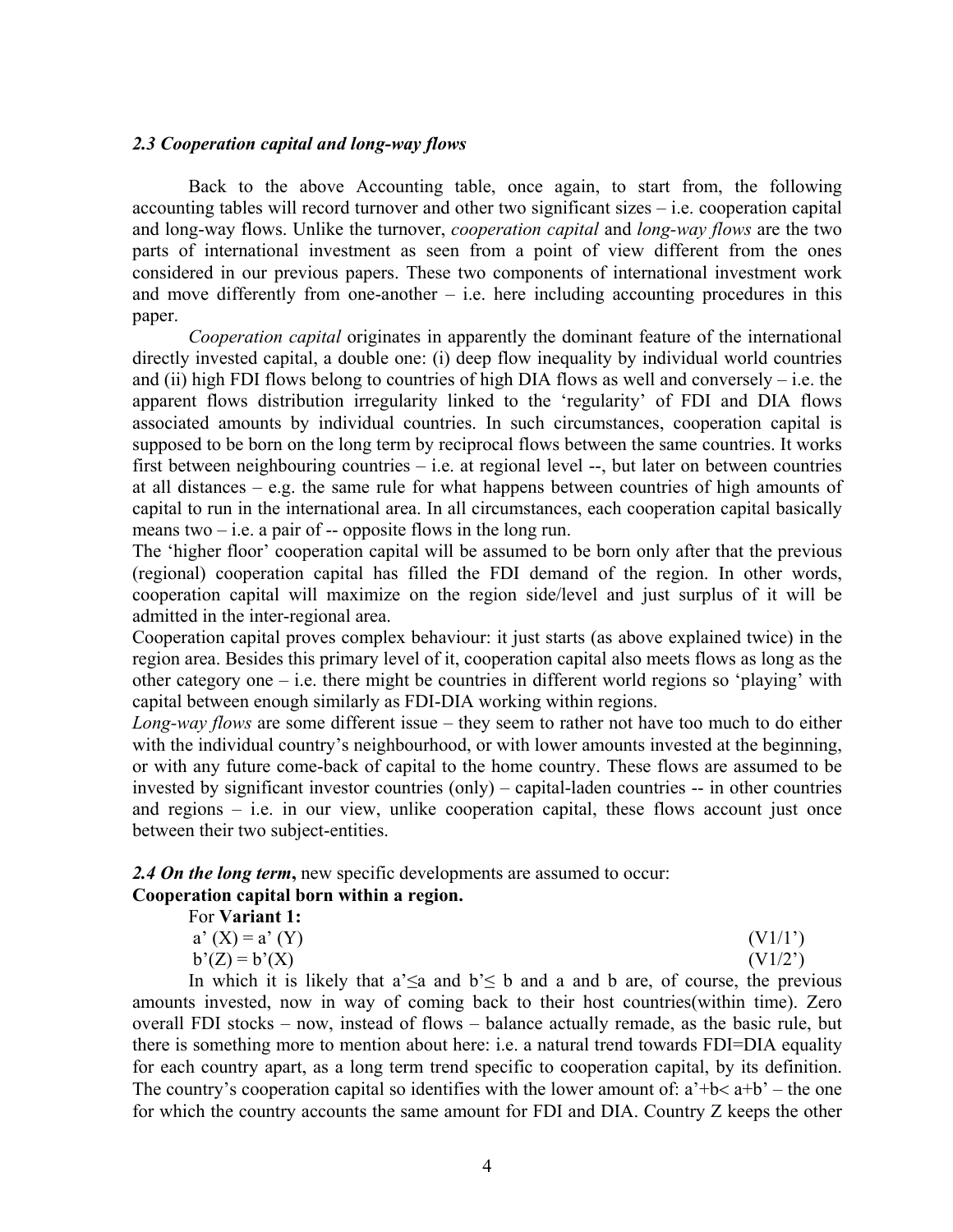negative balance as such in the area, and so it accounts for cooperation capital its FDI stocks. Country Y, the (lonely) one with positive FDI stocks balance, is (equally) the lonely one recording its DIA as cooperation capital.

Then, let us also remark – i.e. since turnover (Tv) and cooperation capital  $(Cep)$  resulting from independent computations – the difference resulting as follows:

 $Tv - Ccp = a-a'$  (V1)

This difference could actually identify within the international capital a part that might be as ambiguous in concept – i.e. neither cooperation capital, nor long-way flows (these last not yet present in our model so far) – as a residual amount. All that can be asserted so far might be that cooperation capital could be achieved only when a=a' (already).

**Remark:** Reversing the above  $a^+b < a^+b^*$  assumption will just replace the last equality by:  $Tv-Ccp = b-b$ .

For **Variant 2:** 

| $a' (X) = a' (Y)$ | (V2/1') |
|-------------------|---------|
| $b'(X) = b'(Z)$   | (V2/2)  |

with the same above assumptions for **a**≥**a' and b**≥**b'.** Correspondingly, the difference between turnover and cooperation capital, in its turn, will be:

Tv – Ccp = (a-a')+(b-b') (V2**)** 

Then, previously to the next step of considering long-way flows, just summarizing facts for the long term international capital. First, it preserves/reiterates basic facts of the short term one: (i) the sum of individual countries' FDI stock balances stays zero and (ii) total turnover stays the half of the sum of the individual countries' turnovers. Cooperation capital seems given birth, but not yet achieved, given the above Tv-Ccp differences for the two variants.

To be also added that in the larger view, despite here regarding (i.e. accounting) individual country turnovers, the number of countries might also enlarge without affecting neither this unshaken truth, nor even total amounts recorded whether the added countries prove inactive on international capital invested (with no amount here accounted).

## *2.5 Between regions*

Long-way flows made reaches the supplementary double assumption in which the first three countries  $(X, Y, Z)$  belong to R1 (multi-country) region, to which another R2 region will be added in the international area, here containing just one country W for the moment. Then, country X of R1 invests in country W of R2 in both variants.

c (W/R2) = c (X/R1) (3/V1,V2)

And the above difference, here resulting as:

$$
Tv - (Ccp + Lwf) = a-a'
$$
 (V1)

Then, let us notice - for Variant 1 - how both country X and region R1 record negative FDI stock balances, while country W and its region R2 record opposite positive FDI stock balances, both country and region FDI stock balances keep in common the c amount (also in module number). New results are, fist, the overall zero FDI stocks balance and total turnover according to Theorem 1 above.

**Theorem 2:** *The same as the international capital turnover, long-way flows account by their half amount for the multi-country region.* 

For Variant 2 the (3) equality makes the above difference as follows:  $Tv-(Ccp+Lwf) = (a-a')+(b-b')$  (V2)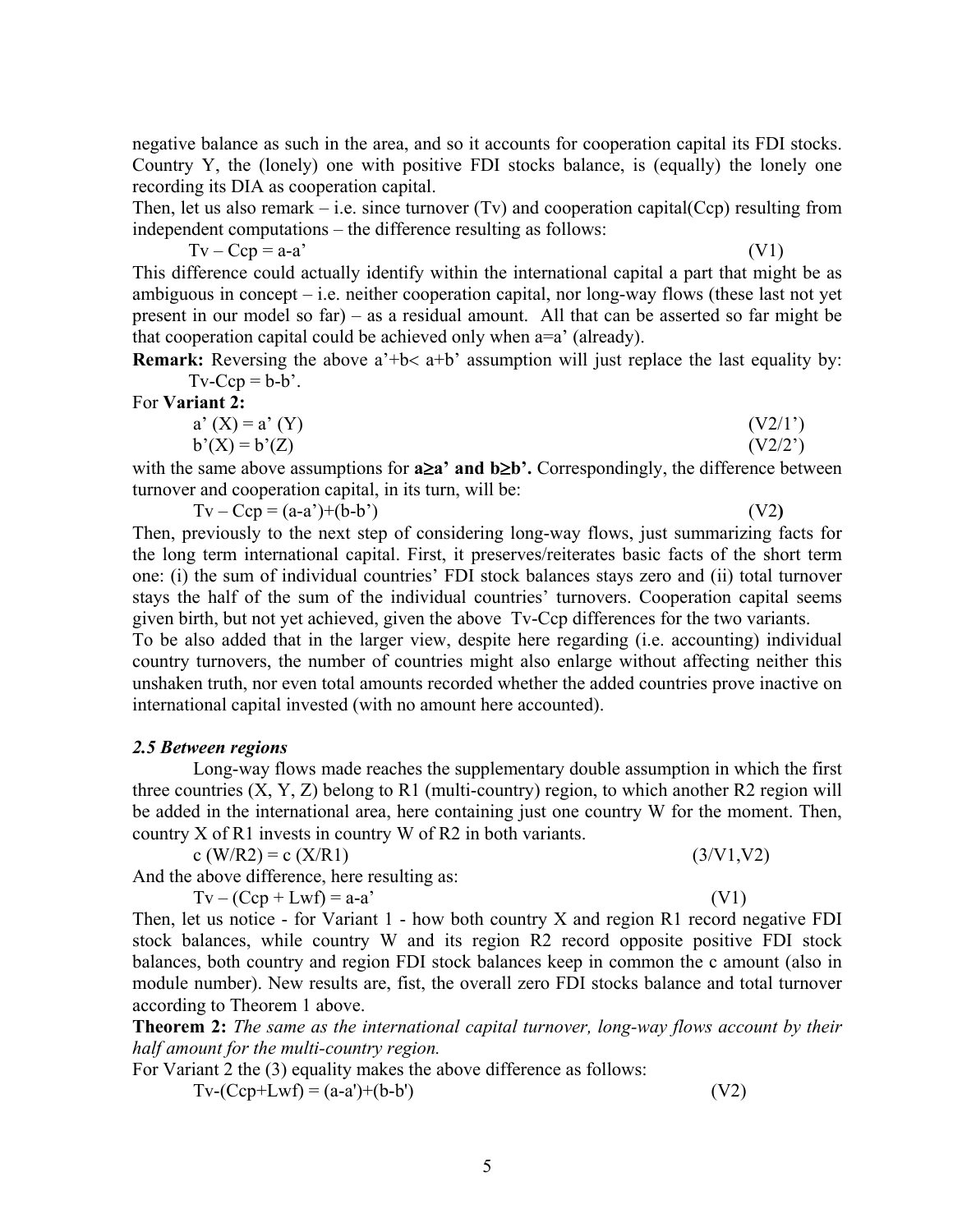**Remark:** Introducing the long-way flows does not change the turnover's surplus amount over cooperation capital – plus, this time, the long-way flows – the rule being that this is what makes cooperation capital yet 'imperfect'.

## *2.6 This resulted/residual difference*

Deducting as above cooperation capital and long-way flows from international turnover is, of course, assumed to identify what might be included in the international investment total amount besides these two  $-$  i.e. what is neither cooperation capital, nor longway flows. Whether this difference proves substantial it would be for internationally directed invested capital being some more than cooperation capital and long-way flows, as here above presented. – the contrary, i.e. just these two making the whole international investment when no significant difference, as such.

Or what we have here is the key finding of the new FDI-DIA dimension that we look for – let us call it *residual difference* for the moment.

## *2.7 Developments in recipient regions – equally on long term* – here refer to the following:

Turning the previous long way flows (c) into regional (level) cooperation capital  $(d+e)$ in the FDI recipient region. And this, of course, in the long run, too. Actually, the direct longway flows recipient country W then invests in some other member countries of *region R2*:

R2:  $d(U) + e(V) = (d+e)(W)$  (4) but here restricted to d+e≤c and again for the two *Variants* here developed. These developments will preserve the above residual differences for the two Variants as:

$$
Tv - (Ccp+Lwf) = a-a'
$$
\n
$$
Tv - (Ccp+Lwf) = (a-a')+(b-b')
$$
\n
$$
(V1)
$$
\n
$$
(V2)
$$

**Remark:** This step – i.e. in region R2, as FDI recipient – is the same as the above case in region R1 that then was going to become an investing abroad region. The difference on the ground is that in recipient regions (the Third World) especially these  $d^+e^+$  back-flows stay rather negligible – i.e. that economic force of reinvesting back in comparable while is rather missing in underdeveloped regions.

*2.8 More DIA of country W for cooperation capital***:** country W invests back over-borders the c' amount in country X, as the 'higher floor' cooperation capital:

$$
c'(X/R1) = c'(W/R2)
$$
 (5)

*See for Variant 1 the residual difference as:* 

$$
Tv - (Ccp+Lwf) = (a-a^2)-c^2
$$
 (V1)

meaning, for the first time in such a scenario, that inter-regional cooperation capital plays a little differently than the intra-region one: i.e. it lowers the residual difference between international investments' turnover and cooperation capital plus long-way flows. And for *Variant 2 the residual difference this time is:*

 $Tv - (Ccp+Lwf) = (a-a')+(b-b')-c'$  (V2) Finally, the same circumstance for both variants on this step  $-$  i.e. the inter-regional

cooperation capital as lowering the residual amount.

*Remarks: As* cooperation capital, this new country W's business is here assumed to follow traditional (already known) partners -- i.e. country X. In such a way even the status of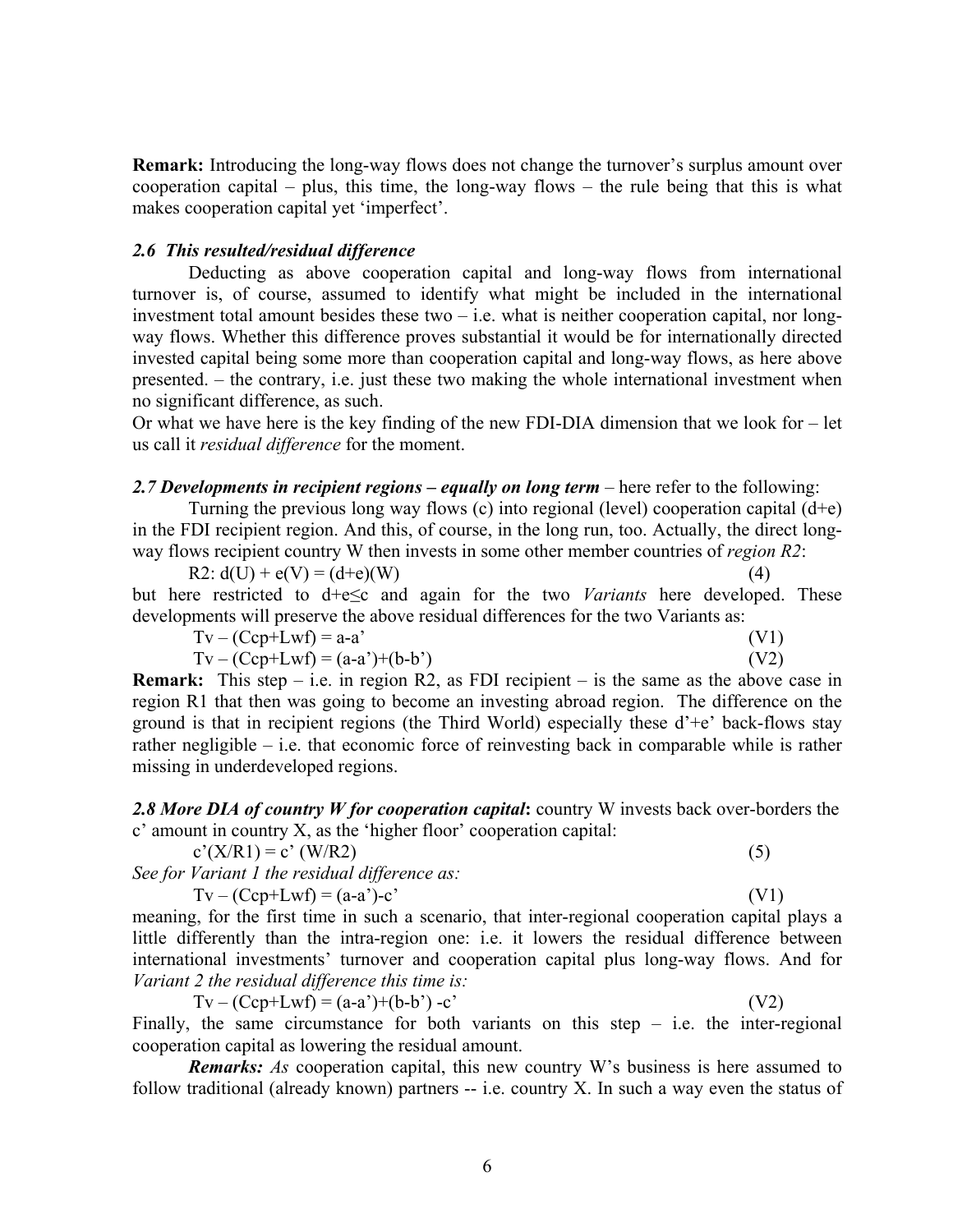the previous c inter-regions amount invested changes its theoretical status of long-way flows into a newly added cooperation capital.

And now see also some specific results for this newly created circumstance:

- Both turnover and cooperation capital will rise and this for all: countries involved (W and X), regions and overall; individual countries and overall by c'; regional turnovers and cooperation capital by  $\frac{1}{2}$  c'.
- The assumed:  $c \geq d+e+c'$  will let country W's FDI stocks balance non-negative and region R2's FDI stocks balance more highly positive than for country W.
- The rule of cooperation capital is here preserved by no FDI stocks deficit created.

**2.9 More DIA of country W for long-way flows.** We might suppose the same country W in region R2 investing in another region R3, country  $Q - i.e.$  this operation is likely, not only over-borders, but equally for non or less traditional business partnerships. Actually, country W invests the amount (flow) f in country Q of region R3, the third one involved in our scenario:  $f(Q/R3) = f(W/R2)$  (6)

## **3. The model result and conclusions**

See for Variant 1 the final accounting table of all transactions here above figured out:

| <b>\Country</b> | $\mathbf X$                  | $R1$                    | W             | U       | V    | R <sub>2</sub>      | $\mathbf Q$ | R <sub>3</sub>  | Overall                       |
|-----------------|------------------------------|-------------------------|---------------|---------|------|---------------------|-------------|-----------------|-------------------------------|
| Chapter         |                              |                         |               |         |      |                     |             |                 |                               |
| Entries         | $a'+b+c'$                    | $(a+a)+(b+b)$           | $c+(d'+e')$   | $\rm d$ | e    | $c+(d+e)+(d'+e)$    | $\mathbf f$ | $\mathbf f$     | $(a+a)+(b+b)+(c$              |
| (FDI)           |                              | $^{\prime})+c^{\prime}$ |               |         |      | $e^{\prime}$        |             |                 | $+c^{\prime})+(d+d)$          |
|                 |                              |                         |               |         |      |                     |             |                 | $+(e+e')+f$                   |
| Issues          | $(a+b')+c$                   | $(a+a)+(b+b)$           | $c'+(d+e)+f$  | ď       | e'   | $c'+(d+e)+(d'$      |             |                 | $(a+a)+(b+b)+(c$              |
| (DIA)           |                              | $\cdot$ ) +c            |               |         |      | $+e$ ') $+f$        |             |                 | $+c$ ')+(d+d)                 |
|                 |                              |                         |               |         |      |                     |             |                 | $+(e+e')+f$                   |
| <b>FDI</b>      | $(a'-a)+(b-$                 | $c'$ - $c$              | $(c-c')+(d'-$ | d-d'    | $e-$ | $(c - c') - f$      |             |                 | $\bf{0}$                      |
| stocks          | $b^{\prime})+(c^{\prime}-c)$ |                         | $d)+(e'-e)$ - |         | e'   |                     |             |                 |                               |
| balance*        |                              |                         |               |         |      |                     | f           | f               |                               |
| Turnover        | $(a+a)+(b+b)$                | $(a+a)+(b+b)$           | $(c+c')+(d+$  | $d+d$   | $e+$ | 1/2                 |             |                 | $(a+a')+(b+b')+(c)$           |
| $(Tv)$ **       | $^{\prime})+(c+c^{\prime})$  | ')+ $\frac{1}{2}(c+c')$ | $d'$ )+(e+e') |         | e'   | $(c+c)+(d+d)$       |             |                 | +c')+(d+d')+(e+e              |
|                 |                              | $=$ $\frac{1}{2}$       | $+f$          |         |      | $+(e+e')+1/2f$      |             |                 | $\rightarrow$                 |
|                 |                              | $(TvX+TvY)$             |               |         |      |                     |             | 1/2             |                               |
|                 |                              | $+TvZ$                  |               |         |      |                     | $\mathbf f$ | f               |                               |
| Coopera-        | $a'+b+c'$                    | $2a'+(b+b')+$           | $c+(d'+e')$   | ď       | e'   | $c+2(d'+e')$        | Ξ.          |                 | $2a^{\prime}+(b+b^{\prime})+$ |
| tion            |                              | $\mathbf{c}'$           |               |         |      |                     |             |                 | $(c+c')+2(d'+e')$             |
| capital         |                              |                         |               |         |      |                     |             |                 |                               |
| Long-           | $\mathbf c$                  | $\frac{1}{2}c$          | $c+f$         |         |      | $\frac{1}{2}$ (c+f) | $\mathbf f$ | $\frac{1}{2}$ f | $c+f$                         |
| way             |                              |                         |               |         |      |                     |             |                 |                               |
| flows           |                              |                         |               |         |      |                     |             |                 |                               |

**Tabel no.3 : V1/Final Accounting table**

\*Totals of turnovers, cooperation capital and long-way flows by regions will be according to the above theorems. For the overall column, there will be totals of regions accounted.

\*\*There might equally be a>b and a<br/>6.

\*\*\*Turnover (Tv) is entries and issues cumulated in module numbers.

with residual difference as:

$$
Tv - (Ccp+Lwf) = (a-a^*)-c^*+(d-d^*)+(e-e^*)
$$
  
Let us have also Variant 2 in its final view: (V1)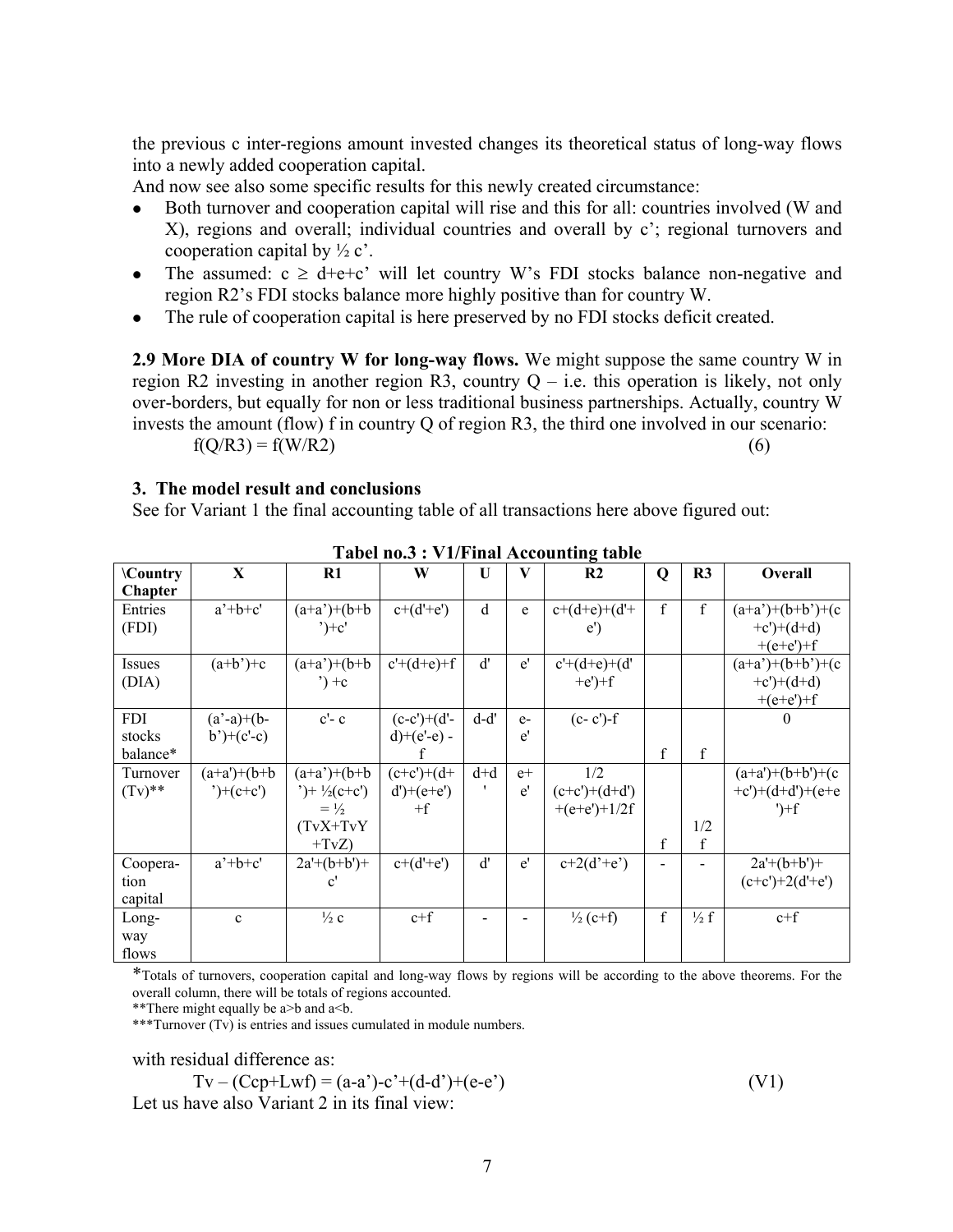| <b>\Country</b><br>Chapter       | $\mathbf X$                                    | R1                                                                                        | W                                | U              | $\mathbf{V}$             | R <sub>2</sub>                                       | Q              | $\mathbf R$<br>3                              | Overall                                      |
|----------------------------------|------------------------------------------------|-------------------------------------------------------------------------------------------|----------------------------------|----------------|--------------------------|------------------------------------------------------|----------------|-----------------------------------------------|----------------------------------------------|
| Entries<br>(FDI)                 | $a'+b'+c'$                                     | $(a+a)+(b+b)$<br>$^{\prime})+c^{\prime}$                                                  | $c+(d'+e')$                      | $\rm d$        | e                        | $c+(d+e)+$<br>$(d'+e')$                              | $\mathbf f$    | f                                             | $(a+a)+(b+b)+(c+c)$<br>')+(d+d) +(e+e')+f    |
| Issues<br>(DIA)                  | $a+b+c$                                        | $(a+a)+(b+b)$<br>$') + c$                                                                 | $c'+(d+e)+f$                     | d'             | e'                       | $c'+(d+e)$<br>$+(d'+e')+$                            | $\overline{a}$ | $\overline{a}$                                | $(a+a)+(b+b)+(c+c)$<br>')+(d+d) +(e+e')+f    |
| <b>FDI</b><br>stocks<br>balance* | $(a'-a)+(b-$<br>$b^{\prime}$ + (c'-c)          | $c'$ - $c$                                                                                | $(c-c')+(d'-$<br>$d)+(e'-e) - f$ | $d-$<br>d'     | $e-$<br>e'               | $(c - c') - f$                                       | $\mathbf f$    | $\mathbf f$                                   | $\theta$                                     |
| Turnover<br>$(Tv)$ **            | $(a+a')+(b)$<br>$+b$ ')+(c+c)<br>$\mathcal{L}$ | $(a+a)+(b+b)$<br>$')+$ $\frac{1}{2}(c+c')$<br>$\frac{1}{2}$<br>$=$<br>$(TvX+TvY+$<br>TvZ) | $(c+c')+(d+d')$<br>$+(e+e')+f$   | $d+$<br>ď      | $e+$<br>e'               | 1/2<br>$(c+c')+(d)$<br>$+d$ ')+(e+<br>$e$ ')+ $1/2f$ | f              | $\mathbf{1}$<br>$\overline{2}$<br>$\mathbf f$ | $(a+a')+(b+b')+(c+c')$<br>$)+(d+d)+(e+e')+f$ |
| Coopera-<br>tion<br>capital      | $a'+b'+c'$                                     | $2(a'+b')+c'$                                                                             | $c+(d'+e')$                      | d'             | e'                       | $c+2(d'+e)$<br>")                                    |                | $\overline{\phantom{a}}$                      | $2(a'+b')+$<br>$(c+c')+2(d'+e')$             |
| Long-way<br>flows                | $\mathbf{c}$                                   | $\frac{1}{2}c$                                                                            | $c+f$                            | $\blacksquare$ | $\overline{\phantom{a}}$ | $\frac{1}{2}$ (c+f)                                  | f              | $\frac{1}{2}$<br>f                            | $c+f$                                        |

**Tabel no.4 :V2/Final Accounting Table**

\*Totals of turnovers, cooperation capital and long-way flows by regions will be according to the above theorems. For the overall column, there will be totals of regions accounted.

\*\*There might equally be a>b and a<br/>6.

\*\*\*Turnover (Tv) is entries and issues cumulated in module numbers.

While the residual difference is expected to be:

 $Tv - (Ccp+Lwf) = (a-a')+(b-b')-c'+(d-d')+(e-e')$  (V2) Or, this is concluding in two complementary ideas regarding the *residual difference* in question:

- This (residual difference) is (a) up pressured by the intra-region capital that hasn't yet go back to the previous investor countries – i.e. imperfect intra-region cooperation capital -and (b)down pressured by investments from the region to the rest of the world.
- Wherever imperfect cooperation capital within regions that rises this residual difference the last could be equally lowered by cooperation capital invested from the region to the rest of the world
- the way that this same residual difference might also go down to zero or even become negative number.
- These above stay equally valid for the two types of regions picked above. We have chosen in this respect:
- Variant  $1 -$  for some rather diverse types of regions: those that become investor regions e.g. Euro-zone and West Europe – and/or those on the FDI recipients side, but with some